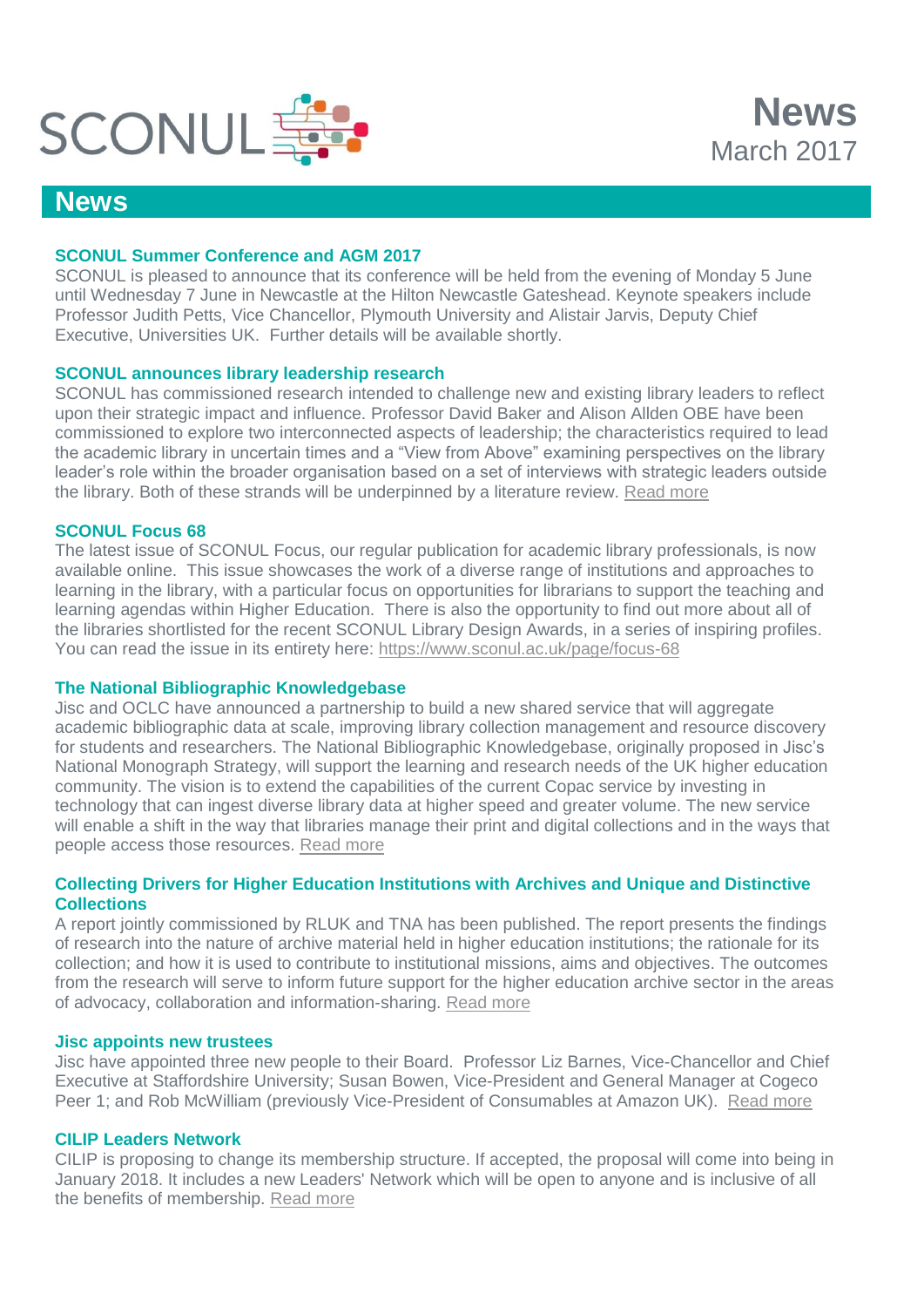#### **Travelling Librarian Award**

The Travelling Librarian Award, jointly sponsored by the English Speaking Union (ESU) and CILIP, offers the opportunity for an adventurous UK library and information professional (who is a CILIP personal member) to explore a professional theme or challenge through a study tour of library and related institutions in the USA or a Commonwealth country. The successful applicant will receive an award of £3000 to undertake their proposed study tour with other practical help in regard to accommodation and introductions being available as well. [Read more](https://www.cilip.org.uk/cilip/membership/membership-benefits/careers-advice-and-support/grants-and-bursaries/travelling)

#### **The Information Literacy Awards**

The Librarians' Information Literacy Annual Conference (LILAC) and CILIP Information Literacy Group are inviting nominations for the 2017 Information Literacy Awards – the UK's most prestigious awards in this field. **The Information Literacy Award** recognises an outstanding contribution from an information literacy practitioner or researcher. **The Credo Digital Award for Information Literacy** recognises a digital resource, programme or service which made a significant impact in 2016. **The Student Award** is the award for newly qualifying professionals and consists of LILAC conference registration, travel and accommodation expenses for two students registered on a UK study programme. The awards will be presented at LILAC 2017 in Swansea on 11 April. [Read more](http://www.lilacconference.com/lilac-2017/awards)

# **Appointments and job opportunities**

If you have moved to a new role or institution or have any senior job opportunities that you would like us to include, please e-mail [SitMui.Ng@sconul.ac.uk.](mailto:SitMui.Ng@sconul.ac.uk)

#### **Appointment: University of Lincoln**

As part of the development of small number of strategic academic roles across the University of Lincoln, Ian Snowley has taken on the new role of Dean of Student Learning Development alongside his responsibilities as University Librarian.

#### **Appointment: Ravensbourne**

Naomi Elliott has been appointed Head of Learning Resources at Ravensbourne

#### **Appointment: Teesside University**

From 1 March Liz Jolly, Director, Library and Information Services, will take up the new role of Director of Student and Library Services at Teesside University.

# **Events**

A calendar of events for HE library directors in the UK, Ireland, and abroad is published on the SCONUL website. The dates of important internal and external meetings are also captured on the calendar. If you would like SCONUL to include any events that may be of interest to directors, please email [sconul@sconul.ac.uk.](mailto:sconul@sconul.ac.uk) [Read more](http://www.sconul.ac.uk/page/events-calendar-0)

**[Webcast 1: Crossing Paths: An Introduction to the Intersections, 3 March](https://www.eventbrite.co.uk/e/intersections-of-scholarly-communication-and-information-literacy-tickets-31316034101?aff=eac2) 15.00hrs**

**[RLUK Conference 2017: The future of research, London, 8-10 March](http://rlukconference.com/)** 

**[Jisc Digifest 2017, Birmingham, 14-15 March](https://www.jisc.ac.uk/events/digifest-14-mar-2017)** 

**[Open Science Conference 2017, Berlin, 21-22 March](http://www.open-science-conference.eu/)**

**Research Excellence & Publishing – [Open Access, Data, Copyright Impact, London, 3 April](http://www.ncup.org.uk/research-excellence-and-publishing-seminar-to-be-held-at-kings-college-london-in-april-2017/)**

**[8th OpenAIRE workshop: Legal issues in Open Research Data, Barcelona 4 April](https://www.rd-alliance.org/openaire-workshop-legal-issues-open-research-data)**

**[Webcast: Creating Learning Experiences at the Intersections of Scholarly Communication and](https://www.eventbrite.co.uk/e/intersections-of-scholarly-communication-and-information-literacy-tickets-31316034101?aff=eac2)  [Information Literacy, 4 April 15.00hrs](https://www.eventbrite.co.uk/e/intersections-of-scholarly-communication-and-information-literacy-tickets-31316034101?aff=eac2)**